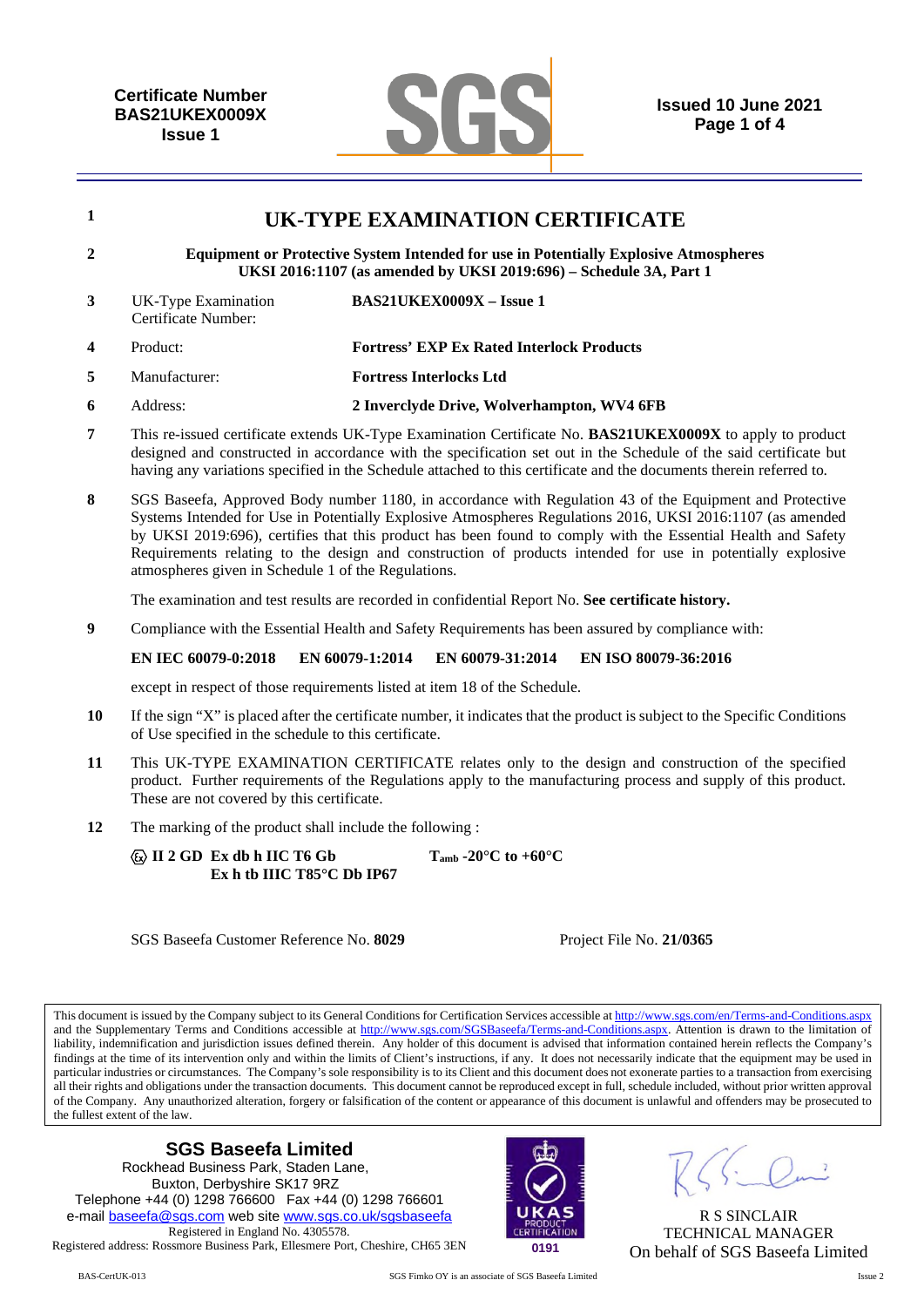**Certificate Number BAS21UKEX0009X Issue 1** 



**Issued 10 June 2021 Page 2 of 4** 

# **13 Schedule**

## **14 Certificate Number BAS21UKEX0009X – Issue 1**

### **15 Description of Product**

Fortress' EXP Ex rated interlock products are a range of electromechanical Solenoid Controlled Guard Locking Devices and Interlocking Devices that can be used to add electronic locking control and monitoring to a variety of machine guarding and key interlocking applications for use in hazardous areas. All products will have the part number prefix 'EXP' and can be defined using the following part number structure;

Ex Rated Solenoid Controlled Guard Locking or Key Interlocking Devices;

Part Number; EXP z XL y x

Ex Rated Interlocking Switch Devices;

Part Number: EXP z XT w x

### Where;

- z = Mechanical modules from Fortress' Alfred product range or Frotress' amGardpro product range.
- y = Switching and Solenoid information for Fortress Alfred Ex Rated Solenoid Module.
- $x =$  Optional mounting plate assembly.

w = Switching information for Fortress Alfred Ex Rated Safety Switch Module.

All product types listed above are rated at 24V DC and 350mA and contain either an Ex Rated Solenoid Module or Ex Rated Safety Switch Module housed within a stainless steel flameproof 'db' type enclosure.

The Fortress Ex Rated Solenoid Module comprises of a stainless steel enclosure and lid assembly. Internally the Solenoid Modules are fitted with a PCB, solenoid sub assembly, switchbank sub assembly and an actuator sub assembly which contains a plunger which forms a cylindrical joint with the enclosure body. The plunger interfaces with head housing where keys or actuator assemblies are manually operated by the end user.

The Solenoid Modules may also be fitted with an optional Auxiliary release/override which forms a cylindrical joint with the enclosure lid, which is manually operated.

The Ex Rated Solenoid Module is available in one of the following variants;

- XL411 Power-to-Unlock, Safety-On-Guard-Locking
- XL416 Power-to-Unlock, Safety-On-Guard
- XL471 Power-to-Lock, Safety-On-Guard-Locking
- XL461 Power-to-Lock, Safety-On-Guard

The Fortress Ex Rated Safety Switch is also comprised of a stainless steel enclosure and lid. Internally the Safety Switch Module is fitted with a PCB, switchbank sub assembly and an actuator sub assembly which contains a plunger which forms a cylindrical joint with the enclosure body.

The Ex Rated Safety Switch Module is available in the following variant;

- XT401 – 2NC, 1NO Safety Switch

The lids for both the Ex Rated Solenoid and Safety Switch Modules are secured to the enclosure bodies using ten stainless steel button head Torx screws of grade A2-70.

An M20 cable entry hole is provided in the end of each enclosure body opposite to the plunger as specified on the certification drawings for the accommodation of suitable UKEX equipment certified cable entry device.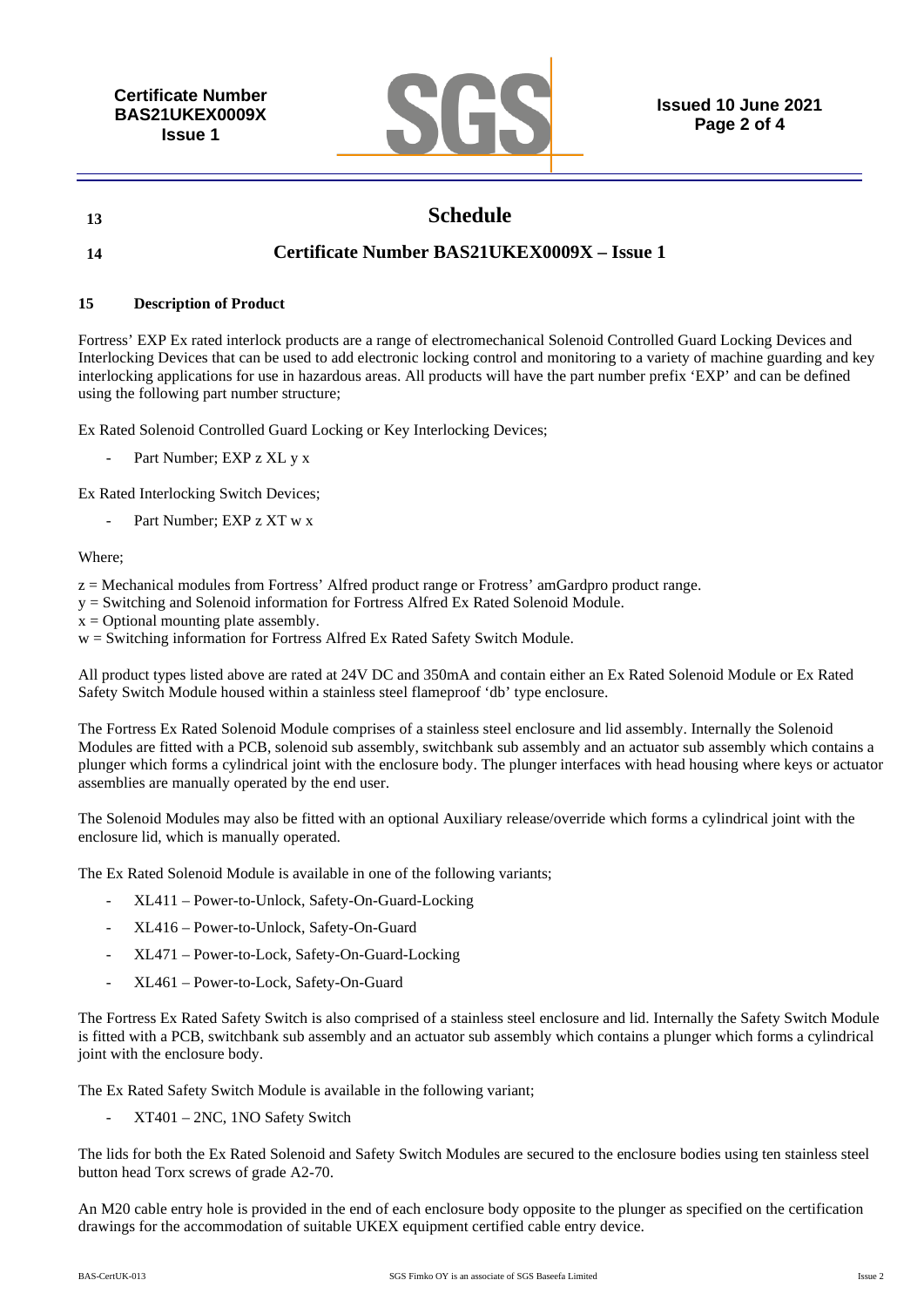

#### **16 Report Number**

See Certificate History.

#### **17 Specific Conditions of Use**

- 1. It is the responsibility of the installation engineer to ensure that a suitable UKEX equipment certified cable gland is installed in accordance with EN 60079-14, which meets the IP rating of IP67, to ensure that this is maintained on the enclosure.
- 2. Flameproof joints are not intended to be repaired.
- 3. Replacement fasteners must be identical to those detailed by the manufacturer. The specification of these are M8 x 14mm, property class A2-70 with a minimum yield strength of 700 MPa to ISO 3506, ISO 262, ISO 965-1 and ISO 965-3.
- 4. When used for Group III application, the adhesive labels and non-metallic coatings may store electrostatic charge and become a source of ignition. Guidance on protection against risk of ignition due to electrostatic discharge can be found in CLC/TR 60079-32-1. Cleaning of the adhesive labels and non-metallic coatings should only be done with a damp cloth.

#### **18 Essential Health and Safety Requirements**

In addition to the Essential Health and Safety Requirements (EHSRs) covered by the standards listed at item 9, the following are considered relevant to this product, and conformity is demonstrated in the report:

| <b>Clause</b> | Subject                                            |
|---------------|----------------------------------------------------|
| 1.2.7         | LVD type requirements                              |
| 1.2.8         | Overloading of equipment (protection relays, etc.) |
| 1.4.1         | External effects                                   |
| 1.4.2         | Aggressive substances, etc.                        |

### **19 Drawings and Documents**

New drawings submitted for this issue of certificate:

| <b>Number</b> | Sheet        | <i><b>Issue</b></i> | Date       | <b>Description</b>                                           |
|---------------|--------------|---------------------|------------|--------------------------------------------------------------|
| FECD00037     | $1 - 4$ V1.7 |                     | $20-05-21$ | Product Marking for all Alfred Electromechanical<br>Products |

Current drawings which remain unaffected by this issue:

| <b>Number</b> | <b>Sheet</b> | <i><b>Issue</b></i> | Date           | <b>Description</b>                               |
|---------------|--------------|---------------------|----------------|--------------------------------------------------|
| AD-00068      | $1-5$        | $0-C$               | $23-03-21$     | Alfred Ex Rated Solenoid Module Assembly Drawing |
| AD-00071      | 1-6          | $0-E$               | $08-04-21$     | Alfred Flameproof Enclosure ('d') Information    |
| AD-00075      | $1-2$        | $0-C$               | $23-03-21$     | Alfred Ex Rated Switch Module Assembly Drawing   |
| AD-00079      | 1            | $0 - B$             | $23-03-21$     | Alfred Solenoid Controlled Guard Lock Products   |
| AD-00080      | $1-5$        | $0-A$               | $14 - 04 - 21$ | Alfred Mechanical Interfaces With Elec. Products |
| AD-00081      | 1            | $0-A$               | $23-03-21$     | <b>Alfred Safety Switch Products</b>             |
| AD-00082      | 1            | $0-A$               | $23-03-21$     | Alfred Safety Switch With Escape Release         |
| AD-00083      | $1-2$        | $0 - B$             | $08-04-21$     | Alfred Bolt Interlocks With Monitoring Switch    |
| AD-00084      | $1-2$        | $0 - B$             | $08-04-21$     | Mech. Key Release With Monitoring Sol. Control   |
| AD-00087      | 1            | $\theta$            | $11 - 03 - 21$ | Electrical Modules of Alfred Product Range       |
| AD-00089      |              | $0-A$               | $14 - 04 - 21$ | Ex Rated Sol Control Guard Lock With Pro Modules |